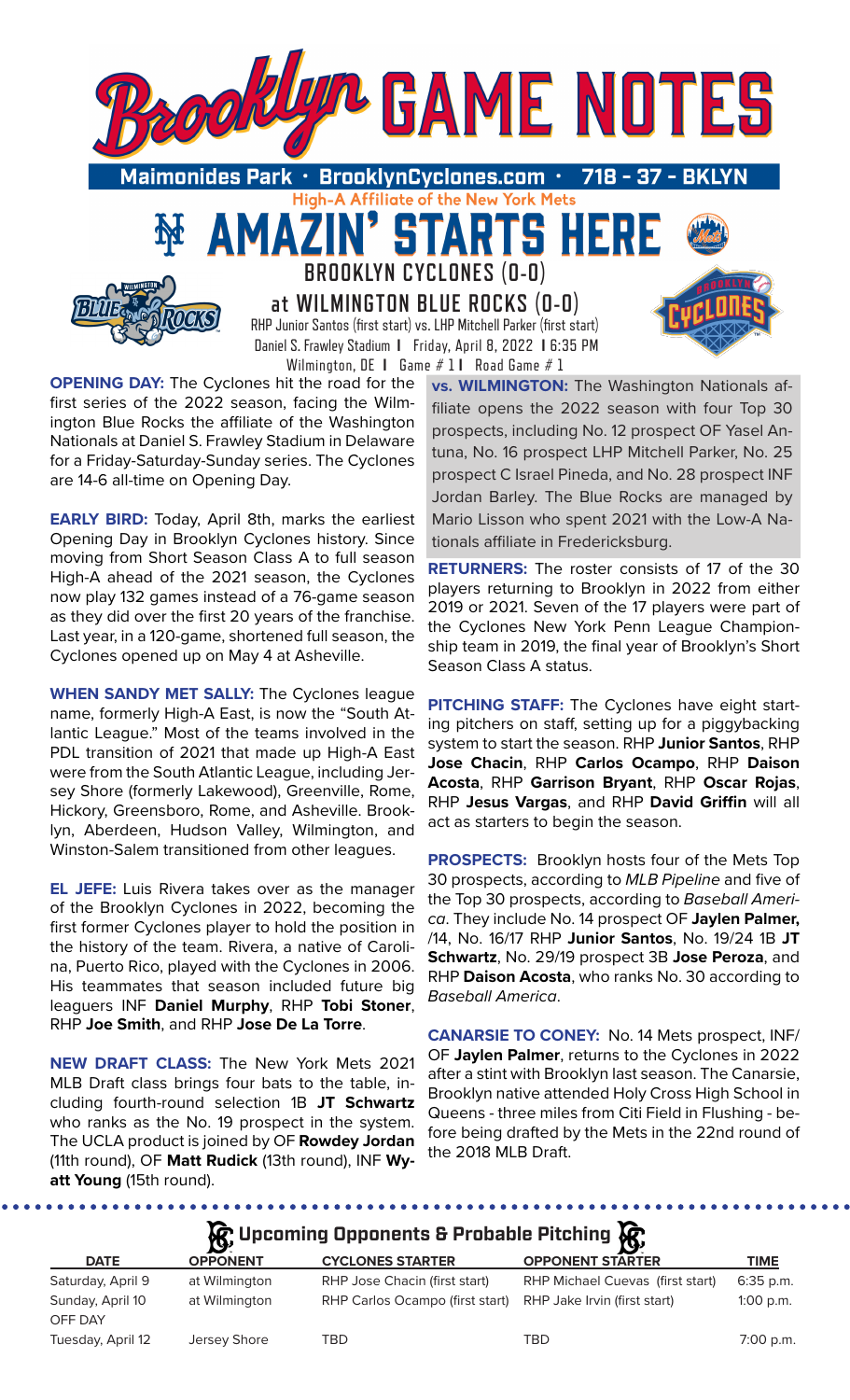### **APRIL 8 AT WILMINGTON STARTING PITCHER PAGE 2**

|           | # 16                              | <b>JUNIOR SANTOS</b>                                                                                                                                                                         | RHP |
|-----------|-----------------------------------|----------------------------------------------------------------------------------------------------------------------------------------------------------------------------------------------|-----|
|           | Height: 6-7<br><b>Bats: Right</b> | Weight: 231<br><b>Throws: Right</b>                                                                                                                                                          |     |
| $\bullet$ |                                   | Date of Birth: August 16, 2001<br>Age: 20<br>Hometown: Santiago, Dominican Republic<br>How Obtained: Non-drafted free agent, June 2, 2018<br>Repertoire: 4-seam, 2-seam, curveball, changeup |     |

**OPENING DAY STARTER:** Junior Santos makes the Opening Day start in Brooklyn's 21st Opening Day. It's Santos' fourth DATE OPP DEC Opening Day and first Opening Day start since 2018 when he pitched for the DSL Mets against the DSL Angels. In that outing, he struck out six over three innings of one-run ball.

**HIGH-RANKING MEMBER:** Santos ranks as the top pitching prospect on the staff, ranking No. 16 according to *MLB Pipeline* and No. 17 according to *Baseball America*.

**BREAKOUT:** The 20 year old pitched with Low-A St. Lucie in 2021, tossing 96 innings which doubles the workload he turned in in 2019 (40.2 IP) and 2018 (45). This season marks the second full season assignment for the righty.

**VALUED MEMBER:** Santos signed with the Mets in 2018 for \$275,000 out of Santiago in the Dominican Republic.

| K%                                     | BB%                          | HR/9                        |  |  |  |
|----------------------------------------|------------------------------|-----------------------------|--|--|--|
|                                        |                              |                             |  |  |  |
| <b>BABIP</b>                           | GB%                          | FIP                         |  |  |  |
|                                        |                              |                             |  |  |  |
| <b>SANTOS' SEASON AND CAREER HIGHS</b> |                              |                             |  |  |  |
| 2022 Season                            |                              | Career                      |  |  |  |
|                                        | <b>Strikeouts</b>            | 7 (8/25/21 vs. Daytona)     |  |  |  |
|                                        | Double Digit K Games         | None                        |  |  |  |
|                                        | High Hits, Game              | 9 (9/15/21 vs. Jupiter)     |  |  |  |
|                                        | High HR, Game                | 2 (4x, 8/25/21 vs. Daytona) |  |  |  |
|                                        | <b>High Runs, Game</b>       | 7 (6/24/21)                 |  |  |  |
|                                        | <b>High Walks, Game</b>      | 6 (8/18/19)                 |  |  |  |
|                                        | <b>Innings Pitched, Game</b> | 7 (2x, 9/8/21)              |  |  |  |
| None                                   | <b>Complete Games</b>        | None                        |  |  |  |
| None                                   | <b>Shutouts</b>              | None                        |  |  |  |
|                                        | <b>CATCHER ERA</b>           |                             |  |  |  |
| NAME                                   | ER<br>G                      | <b>INN</b><br>ER.           |  |  |  |

**2022 GAME-BY-GAME**

**High-A Brooklyn Cyclones<br>
IP** HR ER

**DATE OPP DEC IP H R ER BB K HR AVG**

**CYCLONES STARTING PITCHER BREAKDOWN STARTER GS Quality StartsRun SupportRS/Start BC Record**

| <b>BROOKLYN CYCLONES PITCHING BREAKDOWN</b> |     |            |    |   |   |    |    |   |    |             |              |     |            |    |   |   |    |    |   |    |            |
|---------------------------------------------|-----|------------|----|---|---|----|----|---|----|-------------|--------------|-----|------------|----|---|---|----|----|---|----|------------|
|                                             | W-L | <b>ERA</b> | IP | н | R | ER | BB | к | HR | <b>AVGI</b> |              | W-L | <b>ERA</b> | IP | н | R | ER | BB | к | HR | <b>AVG</b> |
| <b>STARTERS</b>                             |     |            |    |   |   |    |    |   |    |             | <b>HOME</b>  |     |            |    |   |   |    |    |   |    |            |
| <b>RELIEVERS</b>                            |     |            |    |   |   |    |    |   |    |             | ROAD         |     |            |    |   |   |    |    |   |    |            |
| <b>TOTAL</b>                                |     |            |    |   |   |    |    |   |    |             | <b>TOTAL</b> |     |            |    |   |   |    |    |   |    |            |
|                                             |     |            |    |   |   |    |    |   |    |             |              |     |            |    |   |   |    |    |   |    |            |
| <b>BULLPEN NOTES</b>                        |     |            |    |   |   |    |    |   |    |             |              |     |            |    |   |   |    |    |   |    |            |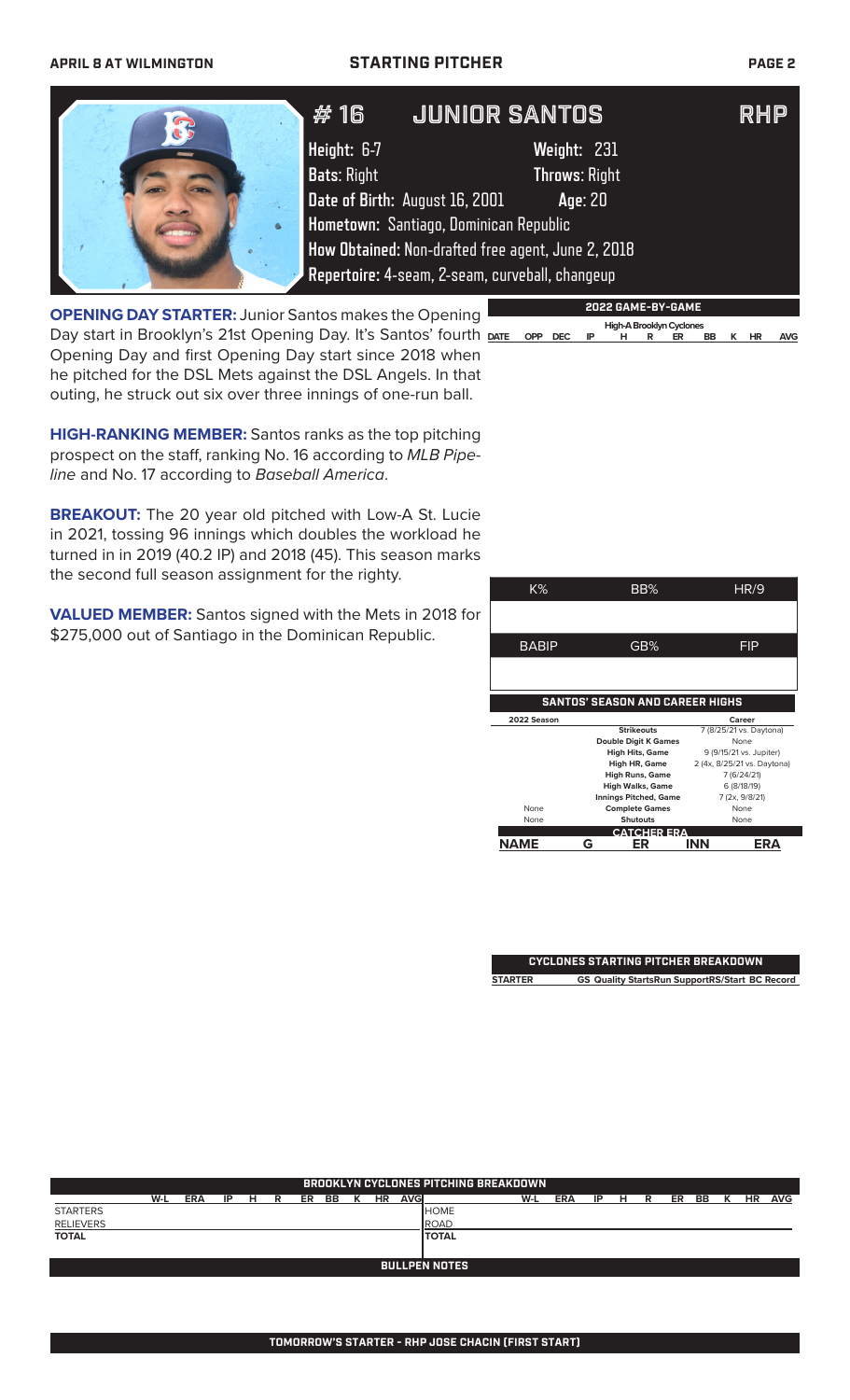## **APRIL 8 AT WILMINGTON BATTING PAGES PAGE 3**

| $#1$ NIC GADDIS - C/3B |          |                         | .000. 0 HR. 0 RBI. .000 w0BA. wRC+ 0                                                                                                                |
|------------------------|----------|-------------------------|-----------------------------------------------------------------------------------------------------------------------------------------------------|
| <b>Last Game:</b>      | Home:    | Last HR:                | <b>Season High, Hits:</b>                                                                                                                           |
| <b>RISP:</b>           | Road:    | <b>Multi-Hit Games:</b> | Season High, Runs:                                                                                                                                  |
| Streak:                | vs. WIL: | <b>Multi-RBI Games:</b> | Season High, RBI:                                                                                                                                   |
|                        |          |                         | Season High, SB:                                                                                                                                    |
|                        |          |                         | . Entere bis fourth vear in the Mate erappization, Made stape in Law A St. Lucie High A Prooblyn, and Double A Pinghamton in 2021, totaled 49 games |

• Enters his fourth year in the Mets organization...Made stops in Low-A St. Lucie, High-A Brooklyn, and Double-A Binghamton in 2021…totaled 48 games. • Returns to Coney Island where he was a member of the 2019 Cyclones for 15 games before being transferred to the GCL Mets.

• Hit a combined .192 across 40 games in 2019 with Brooklyn and the GCL Mets

• Drafted by the Mets in the 16th round of the 2019 MLB Draft out of Jacksonville State...Hails from Trenton, GA.

| # 26   ROWDEY JORDAN - OF |          |                         | .000. 0 HR. 0 RBI. .000 WOBA. wRC+ 0 |
|---------------------------|----------|-------------------------|--------------------------------------|
| <b>Last Game:</b>         | Home:    | Last HR:                | Season High, Hits:                   |
| <b>RISP:</b>              | Road:    | <b>Multi-Hit Games:</b> | Season High, Runs:                   |
| Streak:                   | vs. WIL: | <b>Multi-RBI Games:</b> | Season High, RBI:                    |
|                           |          |                         | Season High, SB:                     |

• Enters second year with the Mets organization…Selected in the 11th Round in the 2021 MLB Draft out of Mississippi State

Appeared in 30 games with Low-A St. Lucie in 2021...Drove in 13 runs with five extra-base hits.

• Won the 2021 College World Series with Mississippi State….Named to the College World Series All-Tournament Team…Second-Team All-SEC selection…One of five Bulldogs selected in the 2021 MLB Draft...Born William Kevin Jordan.

| #7<br>JOSE MENA - C                          |                            |                                                                | .000, 0 HR, 0 RBI, .000 w0BA, wRC+ 0                                              |
|----------------------------------------------|----------------------------|----------------------------------------------------------------|-----------------------------------------------------------------------------------|
| <b>Last Game:</b><br><b>RISP:</b><br>Streak: | Home:<br>Road:<br>vs. WIL: | Last HR:<br><b>Multi-Hit Games:</b><br><b>Multi-RBI Games:</b> | Season High, Hits:<br>Season High, Runs:<br>Season High, RBI:<br>Season High, SB: |

• Enters his seventh season with the Mets organization… Played in 31 games across High-A Brooklyn and AA Binghamton in 2021

• Won the NYPL Title with Brooklyn in 2019

• Born in Cotui, Dominican Republic…One of the oldest cities in Americas, founded in 1505…Average temperature in 90 degrees.

• Signed as an International free agent on June 22, 2016…

| $#$ 12 BRANDON McILWAIN - OF |          |                         | .000, 0 HR, 0 RBI, .000 w0BA, wRC+ 0 |
|------------------------------|----------|-------------------------|--------------------------------------|
| <b>Last Game:</b>            | Home:    | Last HR:                | <b>Season High, Hits:</b>            |
| <b>RISP:</b>                 | Road:    | <b>Multi-Hit Games:</b> | Season High, Runs:                   |
| Streak:                      | vs. WIL: | <b>Multi-RBI Games:</b> | Season High, RBI:                    |
|                              |          |                         | Season High, SB:                     |

- Enters his second season as a member of the Mets organization… Played 2021 season with Low-A St. Lucie…batted .250 with seven home runs in 74 games • Played collegiately at California…dual sport athlete competing in football and baseball…Played in 10 games with two starts at QB for Cal in 2018…threw for two touchdowns, while running for four more
- Signed as a non-drafted free agent on June 18, 2020 with the New York Mets

• Drafted by the Miami Marlins in the 26th round (771st overall) in the 2019 MLB Draft but did not sign

| # 20 TANNER MURPHY - OF            |                          |                                                   | . .000, 0 HR, 0 RBI, .000 w0BA, wRC+ 0 .                 |
|------------------------------------|--------------------------|---------------------------------------------------|----------------------------------------------------------|
| <b>Last Game: 1-3, 3B, 2 R, BB</b> | <b>Home: 5-27 (.185)</b> | Last HR:                                          | <b>Season High, Hits:</b> $2(2x\,9/17 \, \text{vs. JS})$ |
| <b>RISP:</b> 5-20 $(.250)$         | <b>Road: 6-30 (.200)</b> | <b>Multi-Hit Games: 1 (8/10 at Wilmington)</b>    | <b>Season High, Runs:</b> $2$ ( $2x$ $9/18$ vs. JS)      |
| <b>Streak:</b> 3 G (4-9)           | $vs.$ JS: 4-9            | <b>Multi-RBI Games: 2 (9/14 vs. Jersey Shore)</b> | <b>Season High, RBI: 3 (9/14 vs. JS)</b>                 |
|                                    |                          |                                                   | <b>Season High, SB:</b> $1(2x, 9/10$ at $HV$ )           |

• Enters his fourth year with the Mets organization in 2022… Split the 2021 season between Low-A St. Lucie and High-A Brooklyn…drove in 19 runs in 44 games between the two levels

• Selected by the Mets in the 18th round in the 2019 MLB Draft…Played 40 games with ROA Kingsport in 2019

• Starred at North Florida…2019 ASUN Baseball Scholar Athlete of the Year…Set the UNF career stolen base record…11th outfielder drafted in school history.

| $#15$ MATT D'NEILL - C |          |                         | .000, 0 HR, 0 RBI, .000 w0BA, wRC+ 0 |
|------------------------|----------|-------------------------|--------------------------------------|
| <b>Last Game:</b>      | Home:    | Last HR:                | Season High, Hits:                   |
| <b>RISP:</b>           | Road:    | <b>Multi-Hit Games:</b> | Season High, Runs:                   |
| Streak:                | vs. WIL: | <b>Multi-RBI Games:</b> | Season High, RBI:                    |
|                        |          |                         | Season High, SB:                     |

• Enters his fourth year in the Mets organization...Enters his first year in High-A after spending 2021 with the Low-A St. Lucie Mets

• Hit .187 with Low-A St. Lucie in 52 games with a .401 on-base percentage...has had a .405 career on-base percentage in 85 professional games

• Drafted by the Mets in the 20th round of the MLB Draft out of the University of Pennsylvania.

• Named Unanimous First-Team All-Ivy in 2019

| #9                | JAYLEN PALMER - INF/OF |                         | .000. 0 HR. 0 RBI. .000 w0BA. wRC+ 0 |
|-------------------|------------------------|-------------------------|--------------------------------------|
| <b>Last Game:</b> | Home:                  | Last HR:                | <b>Season High, Hits:</b>            |
| <b>RISP:</b>      | Road:                  | <b>Multi-Hit Games:</b> | Season High, Runs:                   |
| Streak:           | vs. WIL:               | <b>Multi-RBI Games:</b> | Season High, RBI:                    |
|                   |                        |                         | Season High, SB:                     |

• Enters his fifth year in the Mets organization...No. 14 prospect in the Mets system, according to *MLB Pipeline*...Experienced first full season in 2021, playing 66 games with Low-A St. Lucie before an August promotion to High-A to play 39 games with Brooklyn

• Spent 2018 and 2019 with short season teams in the GCL and Kingsport

• Drafted in the 22nd round of the 2018 MLB Draft out of Holy Cross (NY) High School in Flushing as one of four ever in school history to be drafted directly from high school...\$200K signing bonus

| $# 4$ JOSE PEROZA - INF |                           |                                                   | .000. 0 HR. 0 RBI. .000 w0BA. wRC+ 0                     |
|-------------------------|---------------------------|---------------------------------------------------|----------------------------------------------------------|
| <b>Last Game:</b>       | <b>Home: 15-56 (.268)</b> | Last HR: 9/8 at Hudson Valley G2                  | <b>Season High, Hits: 2 (7x, 9/17 vs. JS)</b>            |
| <b>RISP:</b>            | <b>Road: 14-67 (.209)</b> | <b>Multi-Hit Games: 7 (9/17 vs. Jersey Shore)</b> | <b>Season High, Runs: 3 (9/8 at HV G2)</b>               |
| Streak:                 | vs. WIL:                  | <b>Multi-RBI Games:</b> 5 (9/17 vs. Jersey Shore) | <b>Season High, RBI:</b> $3$ ( $3x$ , $9/8$ at HV $G2$ ) |
|                         |                           |                                                   | <b>Season High, SB:</b> $1(9/7$ at $HV$ )                |

• Enters his seventh year in the Mets organization...Advanced to Low-A St. Lucie in 2021 slashing .274/.404/.442…Spent the final 38 games of the season with the Cyclones, where he hit five home runs

• Ranked as the No. 19 prospect in the Mets farm system, according to *Baseball America* and the No. 29 prospect according to *MLB Pipeline*

• Part of Brooklyn's 2019 New York-Penn League Championship Team.

• Signed as non-drafted international free agent signing on July 2, 2016 from Venezuela.

| #2<br><b>WILMER REYES - UTL \</b>            |                            |                                                                | .000, 0 HR, 0 RBI, .000 w0BA, wRC+ 0                                              |
|----------------------------------------------|----------------------------|----------------------------------------------------------------|-----------------------------------------------------------------------------------|
| <b>Last Game:</b><br><b>RISP:</b><br>Streak: | Home:<br>Road:<br>vs. WIL: | Last HR:<br><b>Multi-Hit Games:</b><br><b>Multi-RBI Games:</b> | Season High, Hits:<br>Season High, Runs:<br>Season High, RBI:<br>Season High, SB: |
|                                              |                            | 도로 나는 그리고 그리고 나는 그리고 있는 그리고 그리고 있다. 그리고 그리고 그리고 그리고 아이스        |                                                                                   |

• Enters his seventh year in the Mets organization...Won a New York-Penn League title with Brooklyn in 2019 • Reinstated to Brooklyn from rehab assignment with FCL Mets late in 2021 when SS Ronny Mauricio and OF Antoine Duplantis were promoted to Double-A

Binghamton.

• Hit .323 with a .350 on-base percentage in 2019 as the top hitter on the 2019 NYPL Champion Brooklyn Cyclones

23 year old hails from Mao, Dominican Republic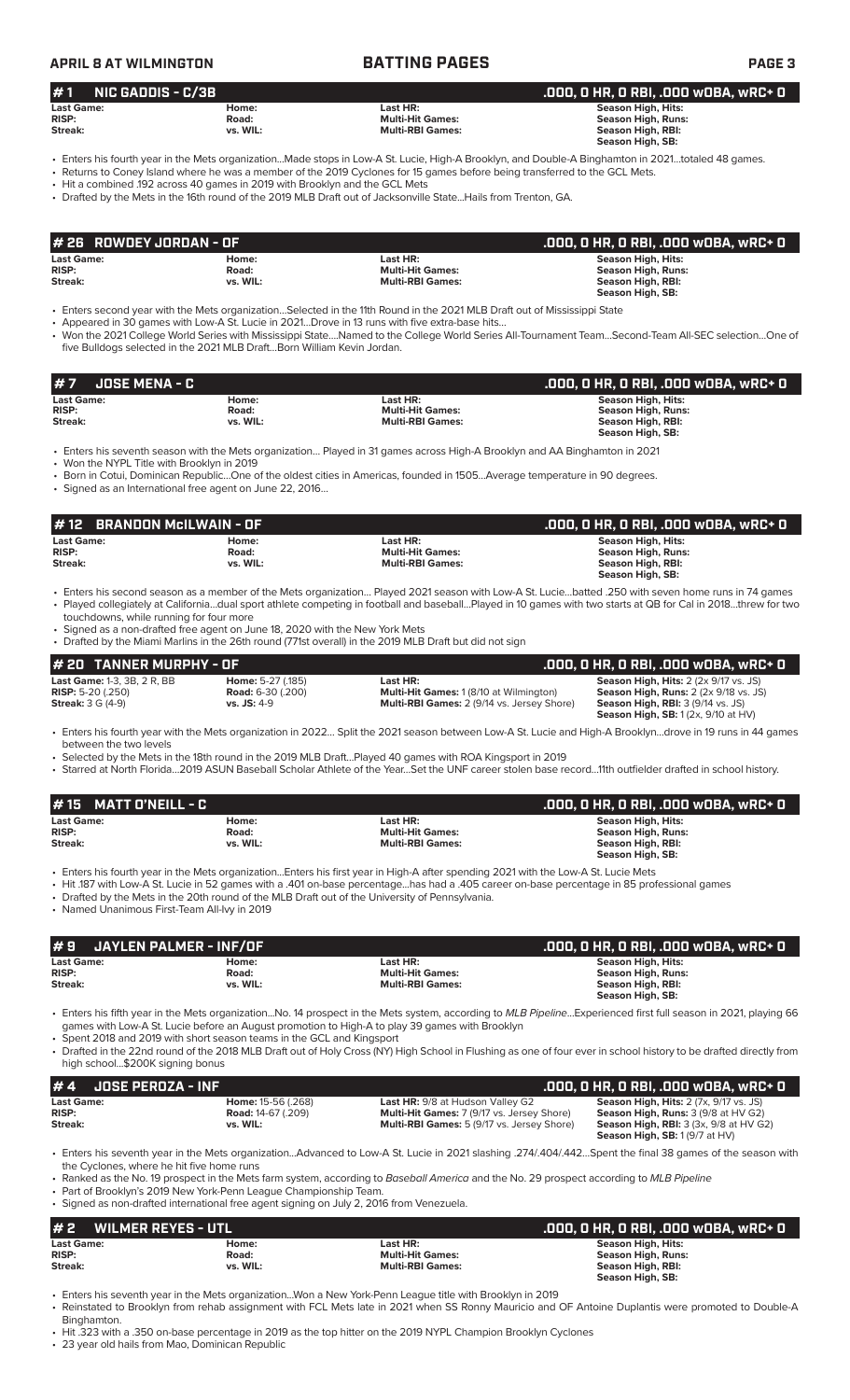| _________________________ | ___ _ … _ __ __ __ __ __ __ |  |               |  |
|---------------------------|-----------------------------|--|---------------|--|
| APRIL 8 AT WILMINGTON     | <b>BATTING PAGES</b>        |  | <b>PAGE 4</b> |  |

| $# 23$ MATT RUDICK - OF                                                                                                                                                                                                                                                                                                                                                                                                                                         |                            |                                                                | .000, 0 HR, 0 RBI, .000 w0BA, wRC+ 0                                                                          |  |  |
|-----------------------------------------------------------------------------------------------------------------------------------------------------------------------------------------------------------------------------------------------------------------------------------------------------------------------------------------------------------------------------------------------------------------------------------------------------------------|----------------------------|----------------------------------------------------------------|---------------------------------------------------------------------------------------------------------------|--|--|
| <b>Last Game:</b><br><b>RISP:</b><br>Streak:                                                                                                                                                                                                                                                                                                                                                                                                                    | Home:<br>Road:<br>vs. WIL: | Last HR:<br><b>Multi-Hit Games:</b><br><b>Multi-RBI Games:</b> | <b>Season High, Hits:</b><br><b>Season High, Runs:</b><br><b>Season High, RBI:</b><br><b>Season High, SB:</b> |  |  |
| • Enters his second year with the Mets organizationplayed 21 games with the FCL Mets, hitting. 303 (23-76) with a .404 OBP.<br>• Drafted in the 13th Round in the 2021 MLB DraftStarred collegiately at San Diego State<br>• Named First-Team All-Mountain West selection in 2021 Hit 410 as a Redshirt-Junior<br>• Member of the 15u USA Baseball national team<br>• Scripps Rach alumni include SNL cast member Kyle Mooney and PGA golfer Xander Schauffele. |                            |                                                                |                                                                                                               |  |  |
| <b>WARREN SAUNDERS - INF</b><br>l # 10                                                                                                                                                                                                                                                                                                                                                                                                                          |                            |                                                                | .000, 0 HR, 0 RBI, .000 w0BA, wRC+ 0                                                                          |  |  |
| <b>Last Game:</b><br><b>RISP:</b><br>Streak:                                                                                                                                                                                                                                                                                                                                                                                                                    | Home:<br>Road:<br>vs. WIL: | Last HR:<br><b>Multi-Hit Games:</b><br><b>Multi-RBI Games:</b> | <b>Season High, Hits:</b><br><b>Season High, Runs:</b><br><b>Season High, RBI:</b><br><b>Season High, SB:</b> |  |  |

• Enters his fifth year in the Mets organization and third season…Played his first full season in 2021 with the Low-A St. Lucie Mets and led the team in hits (84) and ranked second in total bases (105) behind Top-10 Mets prospect Alex Ramirez…plays outfield and all four infield positions

• Signed as an international free agent in 2018 out of Grand Bahama, Bahamas • Recent players from the Bahamas include Miami's Jazz Chisholm and Antoan Richardson, famous for scoring from second base on Derek Jeter's walk-off single in his final game at Yankee Stadium.

| #3<br><b>JT SCHWARTZ - INF</b> |          |                         | .000. 0 HR. 0 RBI. .000 WOBA. wRC+ 0 |
|--------------------------------|----------|-------------------------|--------------------------------------|
| <b>Last Game:</b>              | Home:    | Last HR:                | Season High, Hits:                   |
| <b>RISP:</b>                   | Road:    | <b>Multi-Hit Games:</b> | Season High, Runs:                   |
| Streak:                        | vs. WIL: | <b>Multi-RBI Games:</b> | Season High, RBI:                    |
|                                |          |                         | Season High, SB:                     |

• Enters his second year in the Mets organization…Saw first professional action in 2021 with Low-A St. Lucie…Appeared in 25 games with an OBP of .320 and two steals...*MLB Pipeline* ranks Schwartz as the number 19 overall prospect in the Mets organization.

• Drafted in the fourth round by the Mets in 2021 out UCLA…was named an All-American and won the Pac-12 batting title as a sophomore…His .396 average was the seventh highest in single-season UCLA history

• His UCLA teammate Kevin Kendall was also drafted by the Mets in 2021

| # 48 JOE SUOZZI - OF |          |                                                  | .000, 0 HR, 0 RBI, .000 w0BA, wRC+ 0        |
|----------------------|----------|--------------------------------------------------|---------------------------------------------|
| <b>Last Game:</b>    | Home:    | <b>Last HR: 7/16 vs. Jersey Shore</b>            | <b>Season High, Hits: 2 (7/28 at JS)</b>    |
| <b>RISP:</b>         | Road:    | <b>Multi-Hit Games: 1 (7/28 at Jersey Shore)</b> | <b>Season High, Runs: 2 (7/27 at JS)</b>    |
| Streak:              | vs. WIL: | <b>Multi-RBI Games:</b> 2 (8/5 vs. Jersey Shore) | <b>Season High, RBI:</b> 2 (2x, 8/5 vs. HV) |
|                      |          |                                                  | Season High, SB:                            |

• Enters his second year in the Mets organization...Drove in 23 runs with 14 stolen bases in 53 games across Low-A St. Lucie and High-A Brooklyn last year • Signed by the Mets on June 15, 2020 out of Boston College

• Attended Chaminade High School in Mineola, NY...won the 2013 CHSAA Title

• His father, Tom Suozzi, is the former Nassau County Executive and current U.S. House of Representatives member of NY's 3rd district (Nassau, Suffolk, Queens) running for New York State Governor.

| #8<br>WYATT YOUNG - INF |          |                         | .000, 0 HR, 0 RBI, .000 w0BA, wRC+ 0 |
|-------------------------|----------|-------------------------|--------------------------------------|
| <b>Last Game:</b>       | Home:    | Last HR:                | Season High, Hits:                   |
| <b>RISP:</b>            | Road:    | <b>Multi-Hit Games:</b> | <b>Season High, Runs:</b>            |
| Streak:                 | vs. WIL: | <b>Multi-RBI Games:</b> | Season High, RBI:                    |
|                         |          |                         | Season High, SB:                     |

• Enters his second year with the Mets organization

• Appeared in 26 games at rookie-level FCL in 2021…Hit .370 and drove in 13 runs

• Drafted in the 15th round of the 2021 MLB Draft out of Pepperdine …WCC All-Freshman team selection in 2019…Joins Jordan Yamamoto as a current player with Hawaii ties in the Mets organization.

# **Hardest Hit Balls - 2022 (**not all games listed- from available Hawkeye data**)**

**Date Player Opponent Exit Velo Result**

# **Recent Home Run Chart**

**Date Player Opponent Exit Velo Launch Angle Distance**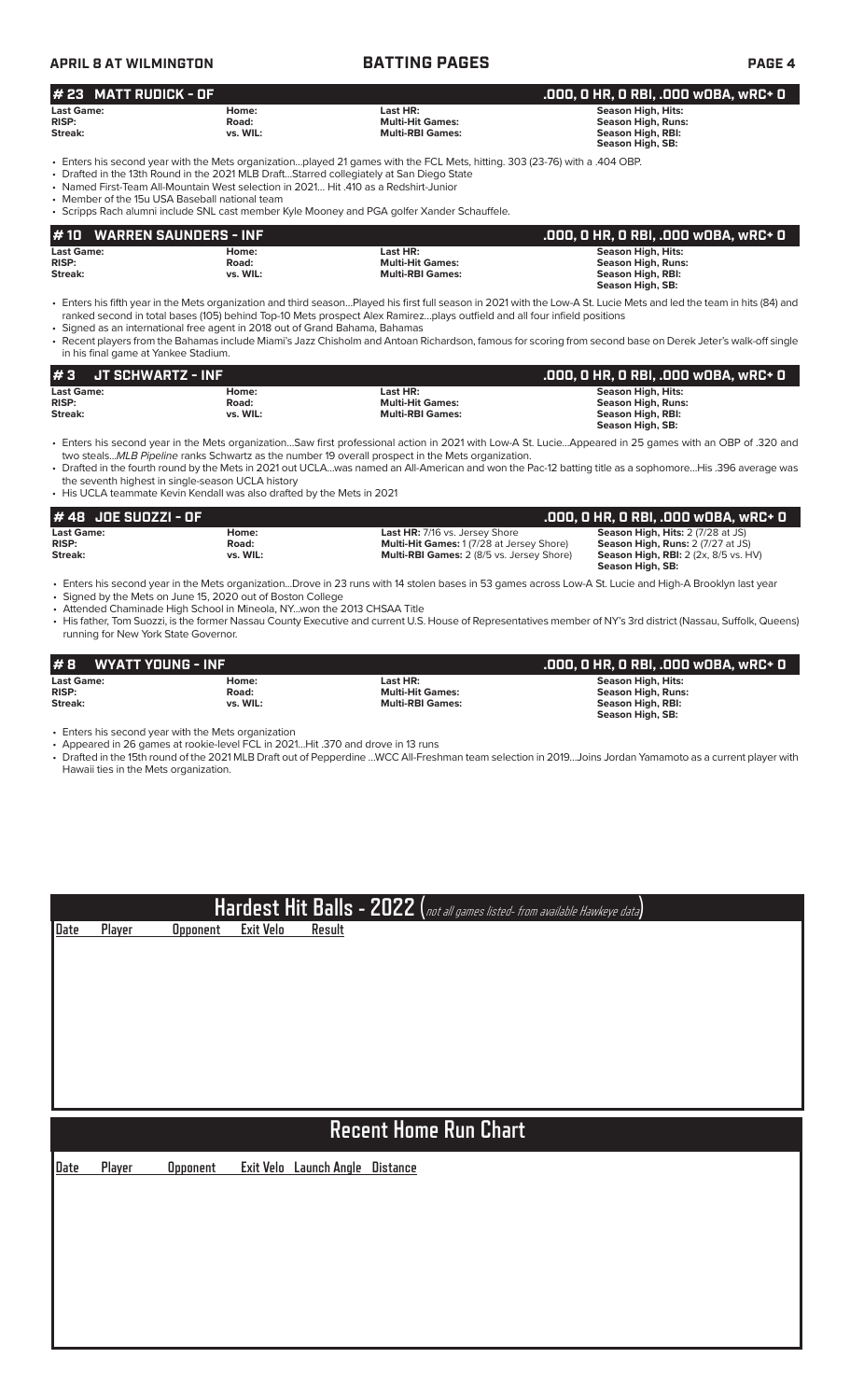## **APRIL 8 AT WILMINGTON BULLPEN PAGE PAGE 5**

| #18                          | <b>NOLAN CLENNEY - RHP</b>                                                                                                                                                                                                                                                                                                                                                            |               | O K%, O BB%, O.OO ERA, O G           | <b>LAST FIVE APPEARANCES</b>                                                        |
|------------------------------|---------------------------------------------------------------------------------------------------------------------------------------------------------------------------------------------------------------------------------------------------------------------------------------------------------------------------------------------------------------------------------------|---------------|--------------------------------------|-------------------------------------------------------------------------------------|
| Last App:<br>Leadoff:        | <b>Last Loss:</b><br><b>Inherited Runners/Stranded:</b>                                                                                                                                                                                                                                                                                                                               | SV/OP (Last): | Holds:                               | <b>NOLAN CLENNEY</b><br>DATE OPP<br><b>DEC</b><br>IP<br>H R ER BB<br>K<br><b>HR</b> |
|                              | Enters his second year in the Mets organizationReceived from Low-A St. Lucie on September 7<br>• Signed to a minor league deal on June 28, 2021Made 13 relief apps for Low-A St. Lucie<br>• Pitched with Gary in 2021 and with Utica in 2019 and 2020 in independent baseball<br>• 25 year old hails from Northville, Michigan Attended NC State                                      |               |                                      |                                                                                     |
| #36                          | <b>JUSTIN COURTNEY - RHP</b>                                                                                                                                                                                                                                                                                                                                                          |               | 0 K%, 0 BB%, 0.00 ERA, 0 G           | <b>JUSTIN COURTNEY</b>                                                              |
| Last App:<br>Leadoff:        | Last Loss:<br><b>Inherited Runners/Stranded:</b>                                                                                                                                                                                                                                                                                                                                      | SV/OP (Last): | Holds:                               | DATE OPP<br><b>DEC</b><br>IP<br>H R ER BB<br>K<br>HR                                |
| 66ers in 2021                | • Enters first season with the Mets organizationSigned on September 10, 2021<br>. Began career with the Angels organizationPitched 43.0 IP across Rokand Low-A Inland Empire<br>• Played collegiately at MaineNamed Louisville Slugger Freshman All-American                                                                                                                          |               |                                      |                                                                                     |
| #13                          | <b>JOSH HEJKA - RHP</b>                                                                                                                                                                                                                                                                                                                                                               |               | 0 K%, 0 BB%, 0.00 ERA, 0 G           | <b>JOSH HEJKA</b><br>DATE OPP<br><b>DEC</b><br>IP H R ER BB<br>K<br>HR              |
| Last App:<br>Leadoff:        | <b>Last Loss:</b><br><b>Inherited Runners/Stranded:</b>                                                                                                                                                                                                                                                                                                                               | SV/OP (Last): | Holds:                               |                                                                                     |
|                              | • Enters his fourth year in the Mets organization<br>• Pitched with High-A Brooklyn, Double-A Binghamton, and Triple-A Syracuse in 2021<br>• Played collegiately at Division III Johns HopkinsHolds the Blue Jay record for career saves and<br>single-season appearancesMember of the 2019 College World Series All-Tournament Team.                                                 |               |                                      | <b>COLBY MORRIS</b><br>DATE OPP<br><b>DEC</b><br>IP<br>H<br>R ER BB<br>К<br>HR      |
| #38                          | <b>COLBY MORRIS - RHP</b>                                                                                                                                                                                                                                                                                                                                                             |               | O K%, O BB%, O.OO ERA, O G           |                                                                                     |
| Last App:<br>Leadoff:        | <b>Last Loss:</b><br><b>Inherited Runners/Stranded:</b>                                                                                                                                                                                                                                                                                                                               | SV/OP (Last): | Holds:                               |                                                                                     |
|                              | . Enters his second season with the Mets organizationSigned by the club on March 19, 2021<br>-Pitched in 31 G across Low-A St. Lucie & High-A Brooklyn in 2021struck out 65 batters in 55.1 IP<br>. Played collegiately at Division III Middlebury CollegePlayed two seasons of Independent base-<br>ball with the Gary SouthShore Railcats, Milwaukee Milkmen, and Chicago Deep Dish |               |                                      | <b>HUNTER PARSONS</b><br>DATE OPP<br>DEC<br>IP<br>H R ER BB<br>K<br>HR              |
| #17                          | <b>HUNTER PARSONS - RHP</b>                                                                                                                                                                                                                                                                                                                                                           |               | 0 K%, 0 BB%, 0.00 ERA, 0 G           |                                                                                     |
| Last App:<br>Leadoff:        | Last Loss:<br><b>Inherited Runners/Stranded:</b>                                                                                                                                                                                                                                                                                                                                      | SV/OP (Last): | Holds:                               |                                                                                     |
|                              | . Enters his fourth year in the Mets org. Pitched with Low-A St. Lucie and High-A Brooklyn in 2021<br>Drafted in the 19th round by the Mets in 2019Third-team All-Big Ten selection<br>Drafted out of Parkside High School by Cleveland (40th round) in 2015 but did not sign                                                                                                         |               |                                      | <b>EVY RUIBAL</b><br>DATE OPP<br><b>DEC</b><br>IP<br>H R ER BB K<br>HR              |
| #50<br>Last App:<br>Leadoff: | <b>EVY RUIBAL - RHP</b><br><b>Last Loss:</b><br><b>Inherited Runners/Stranded:</b>                                                                                                                                                                                                                                                                                                    | SV/OP (Last): | O K%, O BB% 0.00 ERA, O G<br>Holds:  |                                                                                     |
|                              | • Signed to a minor league deal on June 27, 2021 from the Florence Y'alls (Frontier League)<br>• Pitched in the Dodgers system from 2015-2018, reaching High-A Rancho Cucamonga<br>• Drafted by the Dodgers in the 16th round of the 2017 MLB Draft from Notre Dame<br>• From Milburn, New Jersey, attending Milburn High School                                                      |               |                                      | <b>REYSON SANTOS</b><br>DATE OPP<br><b>DEC</b><br>IP<br>H R ER BB<br>К<br>HR        |
| #34                          | <b>REYSON SANTOS - RHP</b>                                                                                                                                                                                                                                                                                                                                                            |               | 0 K%, 0 BB%, 0.00 ERA, 0 G           |                                                                                     |
| Last App:<br>Leadoff:        | Last Loss:<br><b>Inherited Runners/Stranded:</b>                                                                                                                                                                                                                                                                                                                                      | SV/OP (Last): | Holds:                               | <b>SAMMY TAVAREZ</b>                                                                |
|                              | • Enters his fourth year in the Mets organization<br>• Began the 2021 season with Low-A St. Luciewhere he struck out 44 batters in 35.1 inningsPro-<br>moted to High-A Brooklyn making three appearances in 2021<br>• His native Bani is home to several former MLB players, including Manny, Willy, and Erick Aybar.                                                                 |               |                                      | DATE OPP<br><b>DEC</b><br>IP<br>H R ER BB K<br>HR                                   |
| #46<br>Last App:             | <b>SAMMY TAVAREZ - RHP</b><br><b>Last Loss:</b>                                                                                                                                                                                                                                                                                                                                       | SV/OP (Last): | 0 K%, 0 BB%, 0.00 ERA, 0 G<br>Holds: |                                                                                     |
| Leadoff:                     | <b>Inherited Runners/Stranded:</b>                                                                                                                                                                                                                                                                                                                                                    |               |                                      |                                                                                     |

• Enters his second season with the Mets organization…Played 2021 season with Low-A St. Lucie…

striking out 52 batters in 31.0 innings

• Signed by the Yankees as a free agent on January 17, 2018

• Hails from Santo, Domingo, Dominican Republic.

|               |                                         |  |  | <b>Number of Pitches Thrown</b> |  |
|---------------|-----------------------------------------|--|--|---------------------------------|--|
| Pitcher       | Days Rest 9/14 9/15 9/16 9/17 9/18 9/19 |  |  |                                 |  |
| Clenney       |                                         |  |  |                                 |  |
| Courtney      |                                         |  |  |                                 |  |
| Hejka         |                                         |  |  |                                 |  |
| <b>Morris</b> |                                         |  |  |                                 |  |
| Parsons       |                                         |  |  |                                 |  |
| Ruibal        |                                         |  |  |                                 |  |
| Santos, Rey.  |                                         |  |  |                                 |  |
| Tavarez       |                                         |  |  |                                 |  |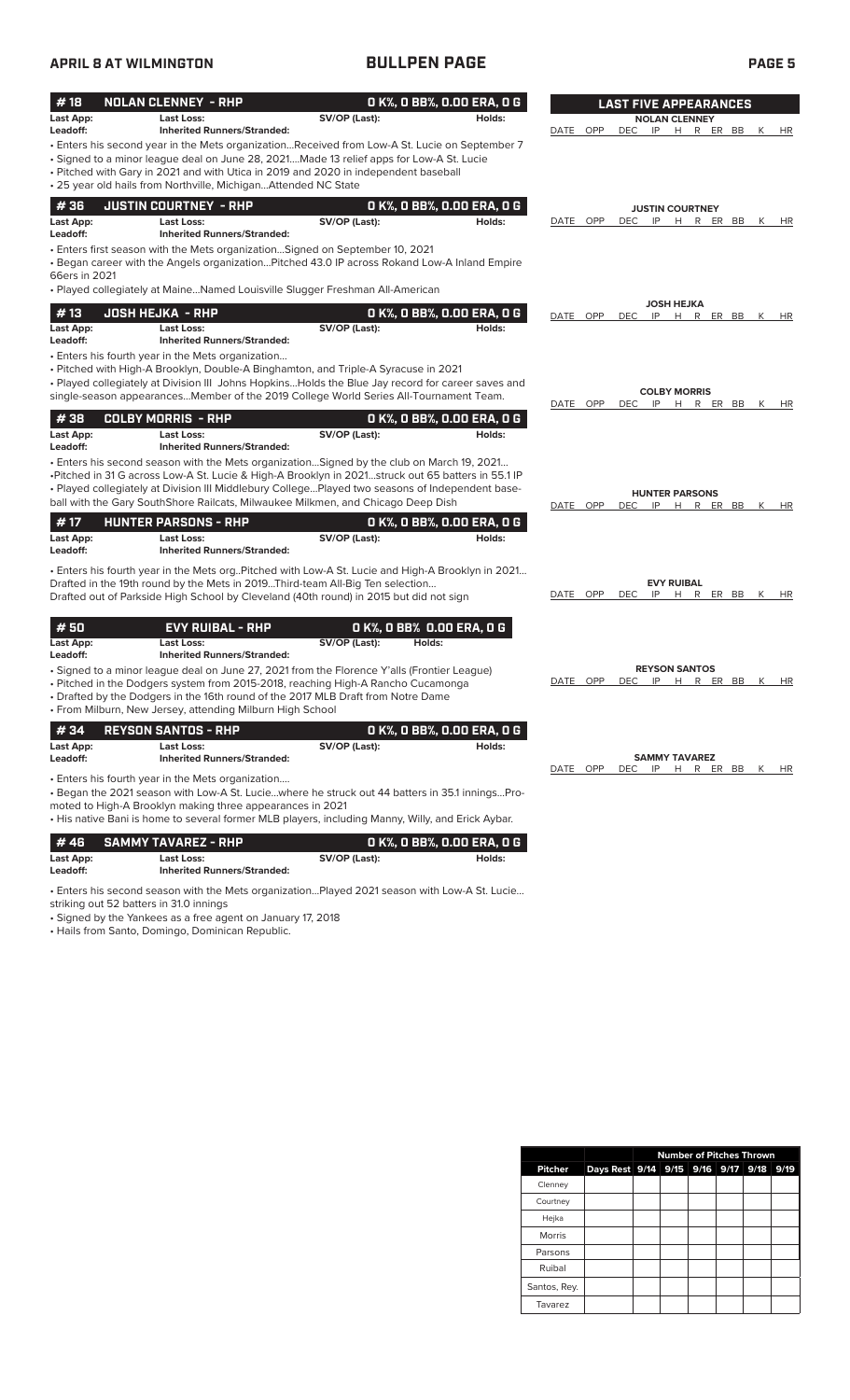### **APRIL 8 AT WILMINGTON**

Most Runs, Inning... Most Hits, Game. Fewest Hits, Game.......<br>Most Doubles, Game... 

### **HIGH/LOW & CHARTS**

| INDIVIDUAL BATTING HIGHS  |
|---------------------------|
|                           |
|                           |
|                           |
|                           |
|                           |
|                           |
|                           |
|                           |
|                           |
|                           |
|                           |
|                           |
|                           |
|                           |
|                           |
|                           |
|                           |
| <b>TEAM BATTING HIGHS</b> |
|                           |
|                           |
|                           |

| INDIVIDUAL PITCHING HIGHS |
|---------------------------|
|                           |
|                           |
|                           |
|                           |
|                           |
|                           |
|                           |
|                           |
|                           |
|                           |
|                           |
|                           |

| <b>TEAM PITCHING HIGHS</b>        |
|-----------------------------------|
|                                   |
|                                   |
|                                   |
|                                   |
|                                   |
|                                   |
|                                   |
|                                   |
|                                   |
|                                   |
|                                   |
|                                   |
|                                   |
|                                   |
|                                   |
| Most Pitchers LIsed Extra Innings |

|                 | <b>TEAM MISCELLANEOUS</b> |
|-----------------|---------------------------|
|                 |                           |
|                 |                           |
|                 |                           |
|                 |                           |
|                 |                           |
|                 |                           |
|                 |                           |
|                 |                           |
|                 |                           |
| <b>FIELDING</b> |                           |
|                 |                           |
|                 |                           |
|                 |                           |

| OUTFIELD ASSISTS [0]                 | RECORD BREAKDOWN  |
|--------------------------------------|-------------------|
| (LAST<br><b>NAME</b><br><b>TOTAL</b> | l aading Aftar 6. |

| <b>STARTERS BY POSITION</b>      |                           |                         |
|----------------------------------|---------------------------|-------------------------|
| $C -$                            |                           |                         |
|                                  |                           |                         |
| $1B -$                           |                           |                         |
|                                  |                           |                         |
| $2B-$                            |                           |                         |
|                                  |                           |                         |
| $3B-$                            |                           |                         |
|                                  |                           |                         |
| SS-                              | UNIFORM RECORDS           |                         |
|                                  |                           |                         |
| LF-                              | <b>Home White</b>         |                         |
|                                  |                           |                         |
| CF-                              | <b>Road Gray</b>          |                         |
|                                  | <b>Championship Gold</b>  |                         |
| RF-                              |                           |                         |
|                                  | <b>Coney Island</b>       |                         |
| DH-                              |                           |                         |
|                                  | Los Jefes                 |                         |
|                                  |                           | Do Not Allow a Home Run |
| <b>STARTERS BY BATTING ORDER</b> | <b>Black Mets Jerseys</b> |                         |
| $1st -$                          |                           | Opponent Hits More HRs  |
|                                  |                           |                         |
| $2nd -$                          |                           |                         |
|                                  |                           |                         |

| $3rd -$ |                        |
|---------|------------------------|
|         |                        |
| 4th-    | Day Games              |
|         | Night Games            |
| 5th-    | Scoring First          |
|         | Opponent Scores First  |
| 6th-    | vs. North              |
|         | vs. South              |
| 7th-    | Series at Home         |
|         | Series on Road         |
|         | Overall Series         |
| 8th-    | First Game of Series   |
|         | Rubber Game of Series. |
| 9th-    | Last Game of Series    |
|         | Series Sweeps          |
|         | Errorless              |
|         | Extra Innings          |

Last

|      |                  |      | First Game of Series  |
|------|------------------|------|-----------------------|
|      |                  |      | Rubber Game of Series |
|      |                  |      | Last Game of Series   |
|      |                  |      | Series Sweeps         |
|      |                  |      | Errorless             |
|      |                  |      | Extra Innings         |
|      | <b>EJECTIONS</b> |      | vs. LHP Starters      |
| Name | <b>Umpire</b>    | Date | vs. RHP Starters      |
|      |                  |      |                       |
|      |                  |      |                       |
|      |                  |      |                       |

| CAIGHERS STEALING |  |  |  |  |  |
|-------------------|--|--|--|--|--|
| Name              |  |  |  |  |  |

**MULTI-RUN INNINGS**  $\overline{\mathsf{uns}}$ Times

# MISC. WINS Come from Behind Wins...<br>Wins in Last At-Bat..............

Walk-off Wins

| <b>OPPONENTS</b> |  |  |  |  |  | O |
|------------------|--|--|--|--|--|---|
| <b>BKLYN</b>     |  |  |  |  |  |   |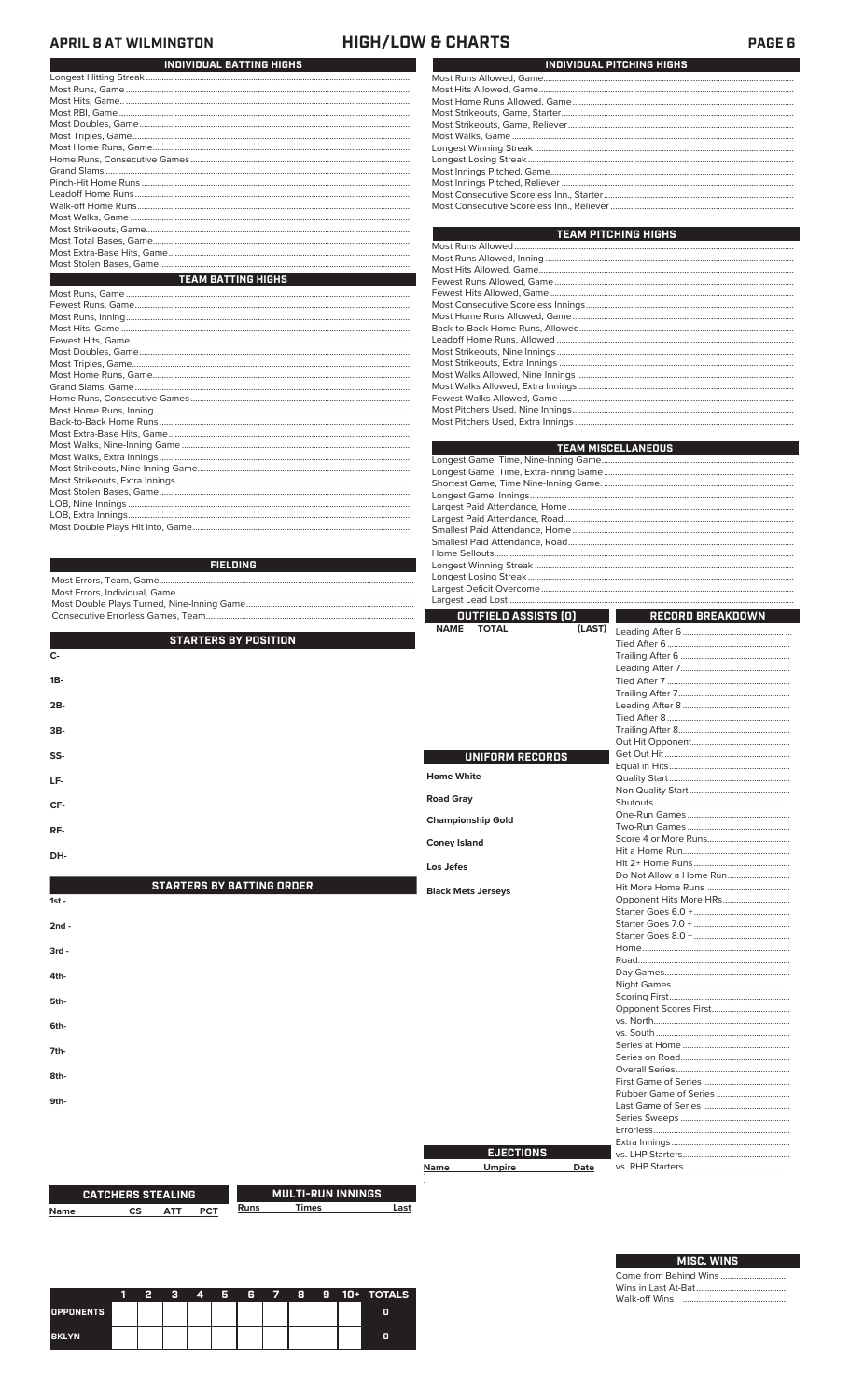## **DATE GM # OPPONENT W-L/TIME SCORE RECORD POSITION GA/GB WINNING PITCHER LOSING PITCHER SAVE TIME ATTENDANCE** 4/8 4/9 4/10 1 at Wilmington 6:35 p.m. 2 at Wilmington 6:35 p.m. 3 at Wilmington 1:05 p.m. 4/11 OFF DAY **4/12** 4 **Jersey Shore** 7:00 p.m.<br>
5 **Jersey Shore** 7:00 p.m.<br>
1 **Jersey Shore** 7:00 p.m.<br>
7 **Jersey Shore** 7:00 p.m.<br>
8 Jersey Shore 2:00 p.m.<br>
9 **Jersey Shore** 2:00 p.m. **4/13 4/14 4/15 4/16 4/17** 5 Jersey Shore 7:00 p.m.<br>6 Jersey Shore 7:00 p.m.<br>7 Jersey Shore 7:00 p.m.<br>8 Jersey Shore 2:00 p.m.<br>9 Jersey Shore 2:00 p.m. 4/18 OFF DAY 4/18<br>4/19 10 at Hudson Valley 7:05 p.m.<br>4/20 11 at Hudson Valley 7:05 p.m.<br>4/21 12 at Hudson Valley 7:05 p.m. 4/20 11 at Hudson Valley 7:05 p.m. 4/21 12 at Hudson Valley 7:05 p.m. 4/22 13 at Hudson Valley 7:05 p.m. 4/23 14 at Hudson Valley 6:05 p.m. 4/24 15 at Hudson Valley 2:05 p.m. 4/25 OFF DAY 4/26 16 Bowling Green 7:00 p.m.<br>4/27 17 Bowling Green 7:00 p.m.<br>4/28 18 Bowling Green 7:00 p.m.<br>4/29 20 Bowling Green 7:00 p.m.<br>4/30 21 Bowling Green 2:00 p.m. **APRIL (0-0) 5/1 22 Bowling Green 2:00 p.m.** 5/2 OFF DAY 5/3 23 at Aberdeen 7:05 p.m. 5/4 24 at Aberdeen 7:05 p.m. 5/5 25 at Aberdeen 7:05 p.m. 5/6 26 at Aberdeen 7:05 p.m. 5/7 27 at Aberdeen 6:05 p.m. 5/8 28 at Aberdeen 2:05 p.m. 5/9 OFF DAY **5/10 29 Wilmington 7:00 p.m. 5/11 30 Wilmington 7:00 p.m. 5/12 31 Wilmington 7:00 p.m. 5/13 32 Wilmington 7:00 p.m. 5/14 33 Wilmington 6:00 p.m.** 5/19 **32 Wilmington 7:00 p.m.**<br>
5/11 30 Wilmington 7:00 p.m.<br>
5/12 31 Wilmington 7:00 p.m.<br>
5/13 32 Wilmington 7:00 p.m.<br>
5/14 33 Wilmington 6:00 p.m.<br>
5/15 34 Wilmington 2:00 p.m.<br>
5/16 5<br>
5/16 5 Hudson Valley 7:00 p. 5/16<br>**5/17 35 Hudson Valley 7:00 p.m.**<br>**5/18 36 Hudson Valley 12:00 p.m.**<br>**5/19 37 Hudson Valley 7:00 p.m.**<br>**5/20 38 Hudson Valley 5:00 p.m.**<br>**5/21 39 Hudson Valley 6:00 p.m.** 5/16<br> **5/17** 35 Hudson Valley 7:00 p.m.<br> **5/18** 36 Hudson Valley 7:00 p.m.<br> **5/19** 37 Hudson Valley 7:00 p.m.<br> **5/20** 38 Hudson Valley 6:00 p.m.<br> **5/21** 39 Hudson Valley 6:00 p.m.<br> **5/22** 40 Hudson Valley 2:00 p.m. 5/23 41 at Bowling Green 6:35 p.m.\* (CT)<br>5/25 42 at Bowling Green 6:35 p.m.\* (CT)<br>5/26 43 at Bowling Green 6:35 p.m.\* (CT)<br>5/27 44 at Bowling Green 6:35 p.m.\* (CT)<br>5/29 46 at Bowling Green 6:35 p.m.\* (CT)<br>5/30 46 at Bowlin 5/31 47 at Jersey Shore 7:05 p.m. **MAY (0-0)** 6/1 48 at Jersey Shore 7:05 p.m. 6/2 49 at Jersey Shore 7:05 p.m. 6/3 50 at Jersey Shore 7:05 p.m. 6/4 51 at Jersey Shore 7:05 p.m. 6/5 52 at Jersey Shore 1:05 p.m. 6/6 OFF DAY 6/7 53 Aberdeen 7:00 p.m.<br>6/8 54 Aberdeen 7:00 p.m.<br>6/9 55 Aberdeen 7:00 p.m.<br>6/10 56 Aberdeen 6:00 p.m.<br>6/11 57 Aberdeen 6:00 p.m.<br>6/12 58 Aberdeen 2:00 p.m. 6/13 OFF DAY 6/8 54 Aberdeen 7:00 p.m.<br>6/10 55 Aberdeen 7:00 p.m.<br>6/10 56 Aberdeen 7:00 p.m.<br>6/11 57 Aberdeen 6:00 p.m.<br>6/12 58 Aberdeen 6:00 p.m.<br>6/13 at Wilmington 6:35 p.m.<br>6/15 60 at Wilmington 6:35 p.m.<br>6/16 61 at Wilmington 6:35 6/15 60 at Wilmington 6:35 p.m. 6/16 61 at Wilmington 6:35 p.m. 6/17 62 at Wilmington 6:35 p.m. 6/18 63 at Wilmington 6:35 p.m. 6/19 64 at Wilmington 1:05 p.m. 6/20 OFF DAY 6/21 65 **Jersey Shore** 7:00 p.m. 6/22 66 **Jersey Shore** 7:00 p.m. 6/23 67 **Jersey Shore** 7:00 p.m. 6/24 68 **Jersey Shore** 7:00 p.m. 6/25 69 **Jersey Shore** 6:00 p.m. 6/26 70 **Jersey Shore** 2:00 p.m. 6/27 OFF DAY 6/28 71 at Hudson Valley 7:05 p.m. 6/29 72 at Hudson Valley 7:05 p.m. 6/30 73 at Hudson Valley 7:05 p.m. **JUNE (0-0)** 7/1 74 at Hudson Valley 7:05 p.m. 7/2 75 at Hudson Valley 6:05 p.m. 7/3 76 at Hudson Valley 6:05 p.m. 7/4 77 **Aberdeen** 6:30 p.m. 7/5 OFF DAY 7/6 78 **Aberdeen** 7:00 p.m. 7/7 79 **Aberdeen** 7:00 p.m. 7/8 80 **Aberdeen** 7:00 p.m. 7/9 81 **Aberdeen** 6:00 p.m. 7/6 78 **Aberdeen** 7:00 p.m.<br>7/7 79 **Aberdeen** 7:00 p.m.<br>7/8 80 **Aberdeen** 7:00 p.m.<br>7/9 81 **Aberdeen** 6:00 p.m.<br>7/11 **82 Aberdeen** 2:00 p.m. 7/11 OFF DAY 7/12 83 **Greensboro** 7:00 p.m. 7/13 84 **Greensboro** 12:00 p.m. 7/14 85 **Greensboro** 7:00 p.m. 7/15 86 **Greensboro** 7:00 p.m. 7/16 87 **Greensboro** 6:00 p.m. 83 **Greensboro** 7:00 p.m.<br>84 **Greensboro** 12:00 p.m.<br>85 **Greensboro** 7:00 p.m.<br>86 **Greensboro** 6:00 p.m.<br>88 **Greensboro** 6:00 p.m.<br>87 **Greensboro** 2:00 p.m. 7/12<br>7/13<br>7/14<br>7/15<br>7/16<br>7/17<br>7/18 LEAGUE-WIDE BREAK 7/20 7/21 7/22 89 at Jersey Shore 7:05 p.m. 7/23 90 at Jersey Shore 7:05 p.m. 7/24 91 at Jersey Shore 1:05 p.m. 7/25 OFF DAY 7/26 92 at Hudson Valley 7:05 p.m. 7/27 93 at Hudson Valley 7:05 p.m. 7/28 94 at Hudson Valley 7:05 p.m. 7/29 95 at Hudson Valley 7:05 p.m. 7/30 96 at Hudson Valley 6:05 p.m. 7/31 97 at Hudson Valley 2:05 p.m. **JULY (0-0)** 8/1 OFF DAY 8/2 98 **Winston-Salem** 7:00 p.m. 8/3 99 **Winston-Salem** 12:00 p.m. 8/4 100 **Winston-Salem** 7:00 p.m. 8/5 101 **Winston-Salem** 7:00 p.m. 8/6 102 **Winston-Salem** 6:00 p.m. 8/7 103 **Winston-Salem** 2:00 p.m. 8/8 OFF DAY 8/9 104 at Wilmington 6:35 p.m. 8/10 105 at Wilmington 6:35 p.m. 8/11 106 at Wilmington 6:35 p.m. 8/12 107 at Wilmington 6:35 p.m. 8/13 108 at Wilmington 6:35 p.m. 8/14 109 at Wilmington 1:05 p.m. 8/15 OFF DAY 8/16 110 **Hudson Valley** 7:00 p.m. 8/17 111 **Hudson Valley** 7:00 p.m. 8/18 112 **Hudson Valley** 7:00 p.m. 8/19 113 **Hudson Valley** 7:00 p.m. 8/20 114 **Hudson Valley** 6:00 p.m. 8/21 115 **Hudson Valley** 2:00 p.m.

8/22 OFF DAY 8/23 116 at Jersey Shore 7:05 p.m. 8/24 117 at Jersey Shore 7:05 p.m.

**APRIL 8 AT WILMINGTON GAME BY GAME RESULTS PAGE 7**